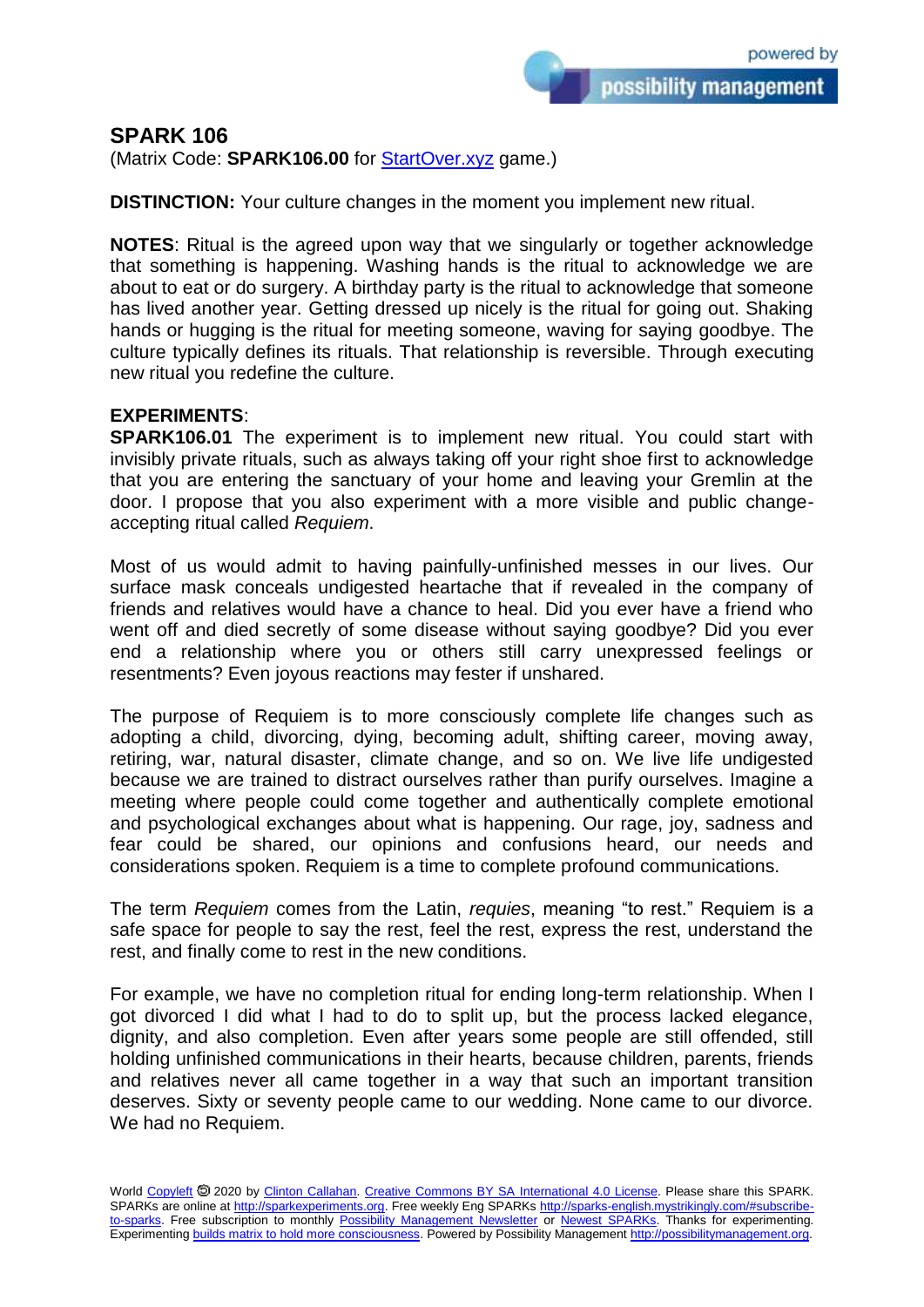Or consider modern culture's relationship to death. We regard death as a design error from God that science is quickly repairing. When someone dies, the biggest emotion at many modern funerals is embarrassment about having to admit that the mistake happened again. The modern consequence of death is not getting emails from someone for a very long time.

Friends usually depart by saying "good bye." Let us use Requiem to consciously say "goodbye" to each other before we die. Sure, there are reasons for not coming together. These days our friends and family may be spread all over the world. Plane tickets cost money. Vacation time may be scarce. Expressing intimate feelings is not easy. But if someone dies, many people would come to pay their respects at a funeral. Why not come together before we are dead? Then we can pay loving respects to each other and enter the new circumstances with dignity.

The choice to have a Requiem for accepting new circumstances is not something that can be decided by someone else. For example, it would be inappropriate to tell a person that it is Requiem time because they are soon dead when they are not willing to acknowledge their own condition. Great sensitivity and respect are in order. To prepare yourself for the new experiment all you need do is agree with your friends and family to use the following words: "I want a Requiem." Leave the rest up to your friends. We know what to do.

Here are a few guidelines for Requiem:

 When you or someone you know experiences a meaningful change that needs to be digested, set a date and send out invitations to Requiem.

 $\bullet$  Find a Requiem host – a person who is trained to hold space for the Requiem process. Reserve a room for one to three days and nights, depending on how many people will attend and the severity of the change. The room should be carpeted and supplied with chairs, plenty of cushions and blankets, fresh drinking water, and healthy snack foods.

• The Requiem host is the first person to arrive and the last person to leave. He or she stays in the room all day (and all night, if needed) from start to finish, and has the ability to host meaningful conversations. As soon as two or more people have arrived the Requiem host says, "Let the Requiem begin."

 Requiem is a community of people gathered together in the name of Love. There are two rules to which participants must agree: 1) No alcohol or drugs. 2) Don't hurt (or threaten to hurt) yourself or anybody else. Then anything goes. People sit, stand, move, discuss, shout, blame, hate, scream, cry, defend, argue, mourn, dance, laugh, eat, sleep, ask daring questions, tell true stories, sing – they go and go, everyone together, until all is said and done.

 Whoever comes are the right people. Whenever they arrive is the right time. When people are hungry they bring out their food and share it. When people are tired they sleep. And, when it is over, it is over. This may seem like absolute chaos according to ordinary standards, but if the Requiem process is trusted it runs according to its own magnificent order.

 As the past is emptied, as the present fully arrives, when people are ready to create a new future together and the last people are about to leave, the Requiem host says, "This Requiem is ended." Then he or she closes the space.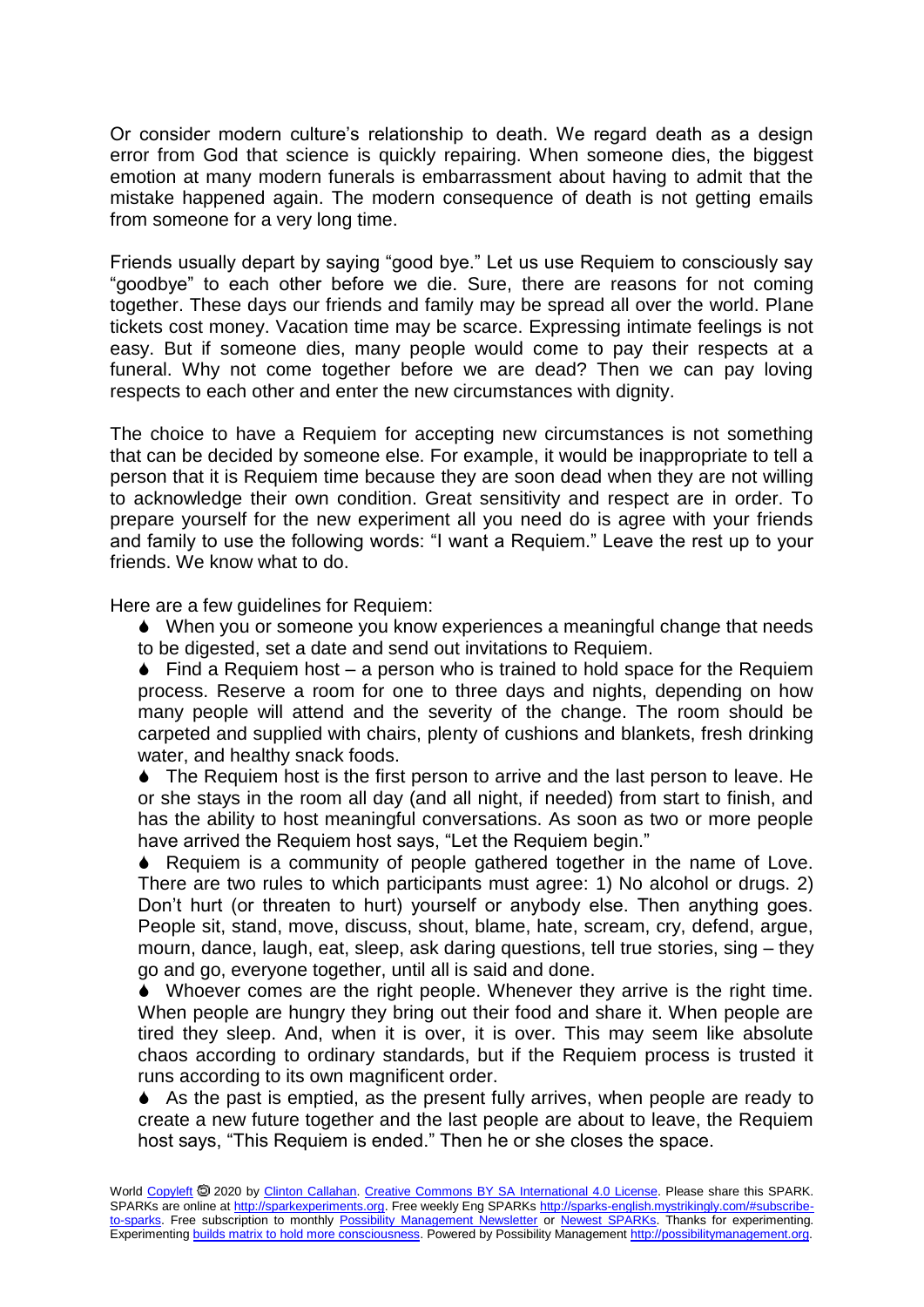Requiem is a facilitated process, meaning that it is started, navigated, and completed by a Requiem host, specially trained to hold space in total chaos for as long as it takes, and then bring things back to order in the new formation. If you are attracted to such a calling you already have the prerequisites.

Requiem host training provides you with skills and distinctions not available in ordinary Western culture – or we would already have Requiem. To prepare yourself there are a couple of experiments to do in the meantime.

**SPARK106.02** Complete your own communications. This is an experiment in radical vulnerability, in letting your guard down. During this experiment you may look bad according to the standards of modern social acceptability. But this is an experiment from a different culture, a culture that includes Requiem. In the new culture you look just fine – this is how you look during Requiem. The experiment is this: during the next few days internally review your life and scan for incomplete communications. You can find them because they are the more radioactive memories. As the incidents come back to you, make a list of them in your *Beep Book* on a page titled *My Incomplete Communications*. After a few days, choose one of your incomplete communications and decide to complete it. This will take a lot of courage. Doing it on your own like this is the long, hard way compared to the safe environment of Requiem. Be gentle with yourself and with the other person. This is practice. Contact the person and ask if they are willing to complete a communication with you. If they say yes, then choose a safe place to meet, perhaps out in the open in a park, or in some café where you can have privacy. Your communication needs to be about you, how it was for you, your fears, your remorse. Let your broken heart speak. Then stop speaking and listen to what the other person has to say. Do not look for resolution, only for sharing your own experience and hearing their needs. Complete each communication through you repeating back what you heard the other person say, until they say, "Yes. You got it." Then the communication is complete.

**SPARK106.03** One of the basic hosting skills for Requiem is the ability to hold and navigate the space for strong feelings that may arise. The host assures the safety and complete-ness of vulnerable communications. Participants can only go as far as the Requiem host can go, so your experiment is to learn to go all the way now! This may take some time and effort. Consciously feeling is not part of ordinary Western culture. To bring those skills into the culture you can go learn them yourself. You gain the ability to feel by attending trainings that do not originate in Western pedagogy. A number of excellent programs exist. The ones I recommend use the clarity, processes, tools and techniques of Possibility Management. They are called *Expand The Box* and *Possibility Labs*. As an experiment, get yourself into this multi-year program and complete it.

There is one catch to having a Requiem. What if you are wrong? What if you have a Requiem for a divorce and then you get back together? What if you have a Requiem because you are dying and then you don't die? Wouldn't that be the ultimate embarrassment? Everyone comes around to make their final farewells, and then you don't have the good manners to go through with it! I suppose this would be the occasion for starting another new ritual. Everyone would come back together again, only this time we would call it *Resurrection*.

World [Copyleft](https://en.wikipedia.org/wiki/Copyleft) <sup>®</sup> 2020 by [Clinton Callahan.](http://clintoncallahan.mystrikingly.com/) [Creative Commons BY SA International 4.0 License.](https://creativecommons.org/licenses/by-sa/4.0/) Please share this SPARK. SPARKs are online at [http://sparkexperiments.org.](http://sparks-english.mystrikingly.com/) Free weekly Eng SPARKs [http://sparks-english.mystrikingly.com/#subscribe](http://sparks-english.mystrikingly.com/#subscribe-to-sparks)[to-sparks.](http://sparks-english.mystrikingly.com/#subscribe-to-sparks) Free subscription to monthly [Possibility Management Newsletter](https://possibilitymanagement.org/news/) or [Newest SPARKs.](https://www.clintoncallahan.org/newsletter-1) Thanks for experimenting. Experimentin[g builds matrix to hold more consciousness.](http://spaceport.mystrikingly.com/) Powered by Possibility Managemen[t http://possibilitymanagement.org.](http://possibilitymanagement.org/)